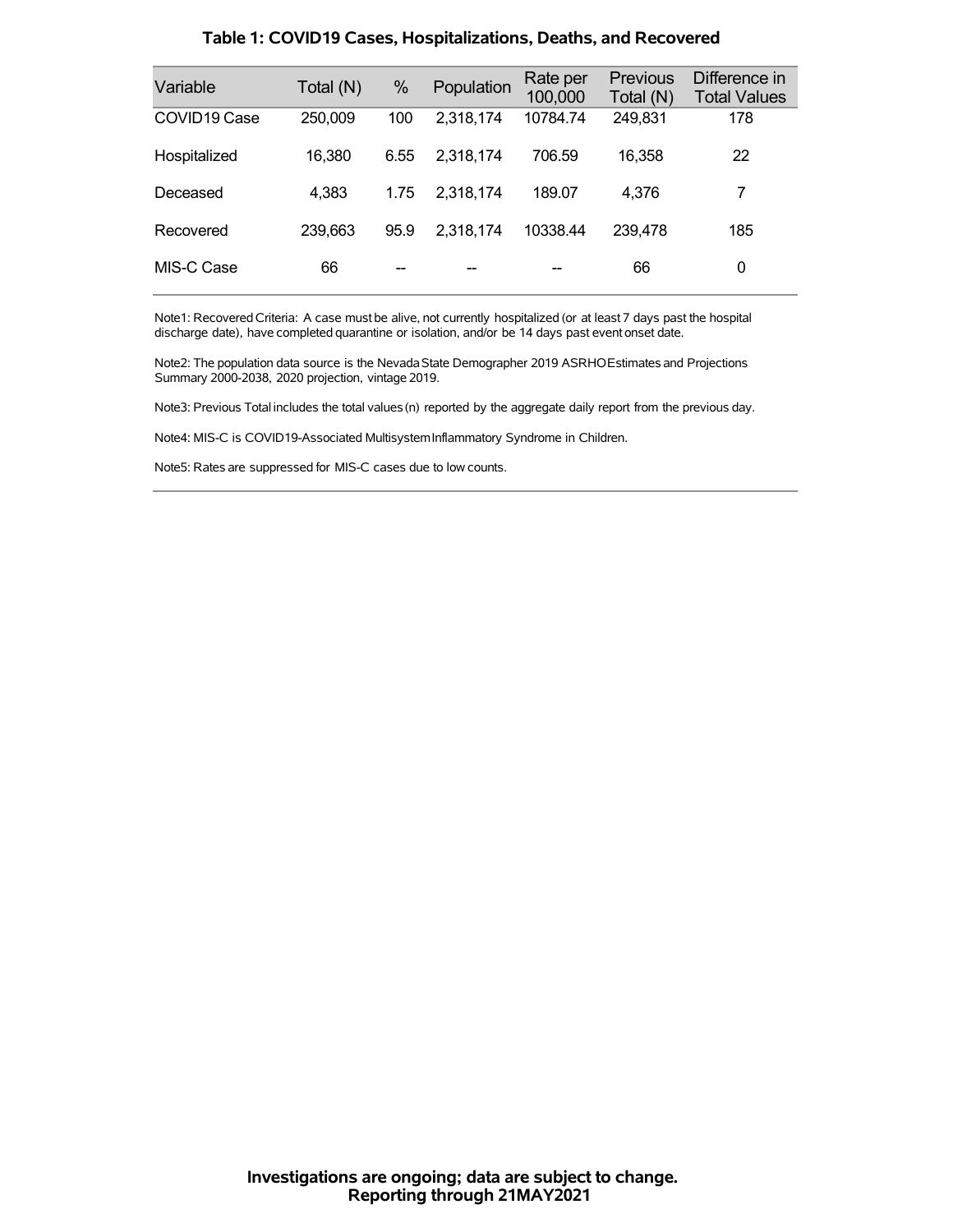## **Table 2: COVID19 Cases**

| Variable                            | Outcome                           | N      | %    | Population | Rate per<br>100,000 |
|-------------------------------------|-----------------------------------|--------|------|------------|---------------------|
| Age Categories                      | Aged 4 or less                    | 5169   | 2.07 | 149,165    | 3465.3              |
|                                     | Aged 5 to 17                      | 24016  | 9.61 | 406,595    | 5906.6              |
|                                     | Aged 18 to 24                     | 31339  | 12.5 | 216,762    | 14458               |
|                                     | Aged 25 to 49                     | 114294 | 45.7 | 803,732    | 14220               |
|                                     | Aged 50 to 64                     | 48418  | 19.4 | 423,461    | 11434               |
|                                     | Aged 64+                          | 26689  | 10.7 | 318,459    | 8380.7              |
|                                     | Unknown                           | 84     | 0.03 |            |                     |
| <b>Birth Sex</b>                    | Female                            | 127985 | 51.2 | 1,160,285  | 11030               |
|                                     | Male                              | 119970 | 48.0 | 1,157,889  | 10361               |
|                                     | Unknown                           | 2054   | 0.82 |            |                     |
| Race/Ethnicity                      | Hispanic                          | 82388  | 33.0 | 763,053    | 10797               |
|                                     | White                             | 62478  | 25.0 | 1,006,929  | 6204.8              |
|                                     | <b>Black</b>                      | 19306  | 7.72 | 262,671    | 7349.9              |
|                                     | Asian or Pacific Islander         | 18919  | 7.57 | 270,209    | 7001.6              |
|                                     | American Indian, Eskimo, or Aleut | 370    | 0.15 | 15,311     | 2416.5              |
|                                     | Other                             | 18050  | 7.22 |            |                     |
|                                     | Unknown                           | 48498  | 19.4 |            |                     |
| <b>Underlying Medical Condition</b> | Yes                               | 49167  | 19.7 |            |                     |
|                                     | No/Unknown                        | 200842 | 80.3 |            |                     |

Note1: Breakdown of Race is exlusivelynon-Hispanic.

Note2: Underlying Medical Condition is any identified health condition.

Note3: The population data source is the NevadaState Demographer 2019 ASRHOEstimates and Projections Summary 2000-2038, 2020 projection, vintage 2019.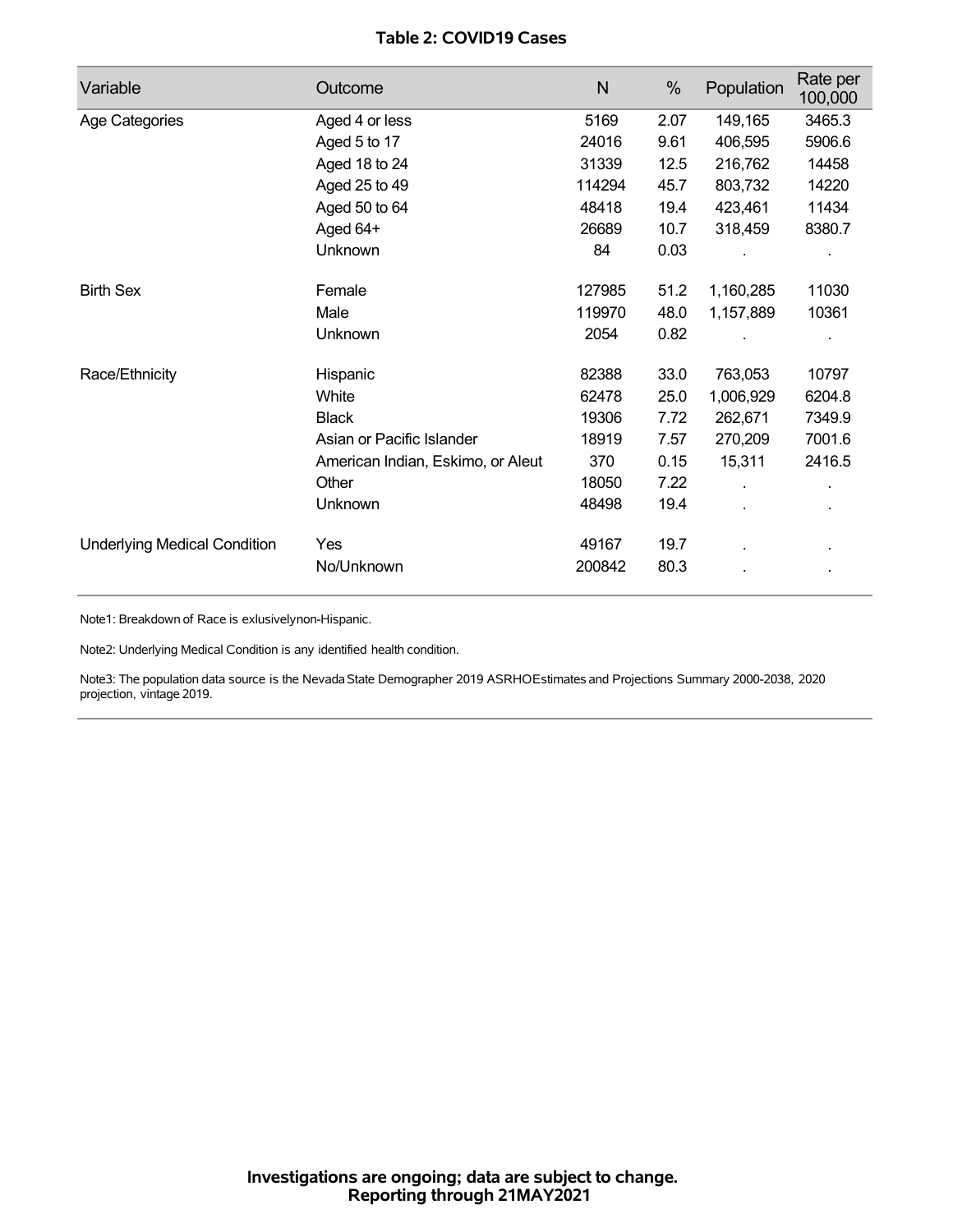| Variable         | Outcome                           | N    | %    | Population | Rate per<br>100,000 |
|------------------|-----------------------------------|------|------|------------|---------------------|
| Age Categories   | Aged 4 or less                    | 107  | 0.7  | 149,165    | 71.73               |
|                  | Aged 5 to 17                      | 186  | 1.1  | 406,595    | 45.75               |
|                  | Aged 18 to 24                     | 342  | 2.1  | 216,762    | 157.78              |
|                  | Aged 25 to 49                     | 3838 | 23.4 | 803,732    | 477.52              |
|                  | Aged 50 to 64                     | 4603 | 28.1 | 423,461    | 1087.0              |
|                  | Aged 64+                          | 7302 | 44.6 | 318,459    | 2292.9              |
|                  | Unknown                           | 2    | 0.0  |            |                     |
| <b>Birth Sex</b> | Female                            | 7238 | 44.2 | 1,160,285  | 623.81              |
|                  | Male                              | 9116 | 55.7 | 1,157,889  | 787.29              |
|                  | <b>Unknown</b>                    | 26   | 0.2  |            |                     |
| Race/Ethnicity   | Hispanic                          | 4970 | 30.3 | 763,053    | 651.33              |
|                  | White                             | 5715 | 34.9 | 1,006,929  | 567.57              |
|                  | <b>Black</b>                      | 2119 | 12.9 | 262,671    | 806.71              |
|                  | Asian or Pacific Islander         | 1834 | 11.2 | 270,209    | 678.73              |
|                  | American Indian, Eskimo, or Aleut | 29   | 0.2  | 15,311     | 189.40              |
|                  | Other                             | 634  | 3.9  |            |                     |
|                  | Unknown                           | 1079 | 6.6  |            |                     |

## **Table 3: COVID19 Hospitalizations - General Characteristics**

Note1: Breakdown of Race is exlusivelynon-Hispanic.

Note2: The population data source is the Nevada State Demographer 2019 ASRHOEstimates and Projections Summary 2000-2038, 2020 projection, vintage 2019.

Note3: Rates for categories with fewer than 12 cases are suppressed due to high relative standard error.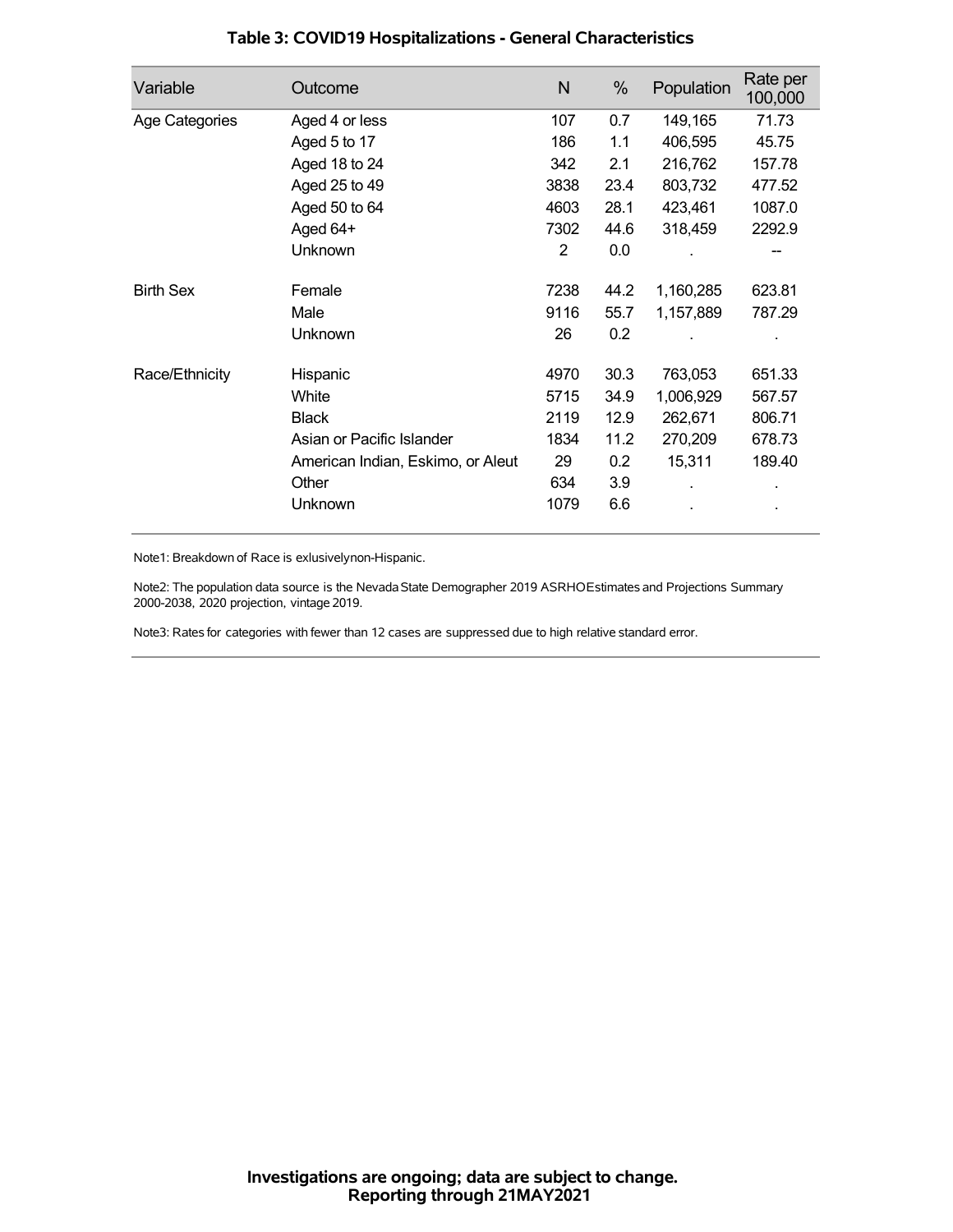| Variable                            | Outcome   | N     | %    |
|-------------------------------------|-----------|-------|------|
| Deceased                            | Yes       | 3705  | 22.6 |
|                                     | <b>No</b> | 12675 | 77.4 |
| ICU                                 | Yes       | 4299  | 26.2 |
|                                     | <b>No</b> | 12081 | 73.8 |
| Intubated                           | Yes       | 2104  | 12.8 |
|                                     | <b>No</b> | 14276 | 87.2 |
| <b>Underlying Medical Condition</b> | Yes       | 10377 | 63.4 |
|                                     | <b>No</b> | 6003  | 36.6 |
| Hypertension                        | Yes       | 5945  | N/A  |
| Immunocompromised                   | Yes       | 359   | N/A  |
| <b>Chronic Heart Disease</b>        | Yes       | 2058  | N/A  |
| <b>Chronic Liver Disease</b>        | Yes       | 214   | N/A  |
| <b>Chronic Kidney Disease</b>       | Yes       | 1432  | N/A  |
| <b>Diabetes</b>                     | Yes       | 4588  | N/A  |
| Neurologic/Neurodevelopmental       | Yes       | 735   | N/A  |
| <b>Chronic Lung Disease</b>         | Yes       | 2490  | N/A  |
| <b>Historically Healthy</b>         | Yes       | 3118  | N/A  |
| Other                               | Yes       | 4157  | N/A  |

# **Table 4: COVID19 Hospitalizations - Morbidity**

Note1: Underlying Medical Condition is any identified health condition.

Note2: The breakdown of health conditions are not mutually exlusive(i.e., a person can have more than one risk factor).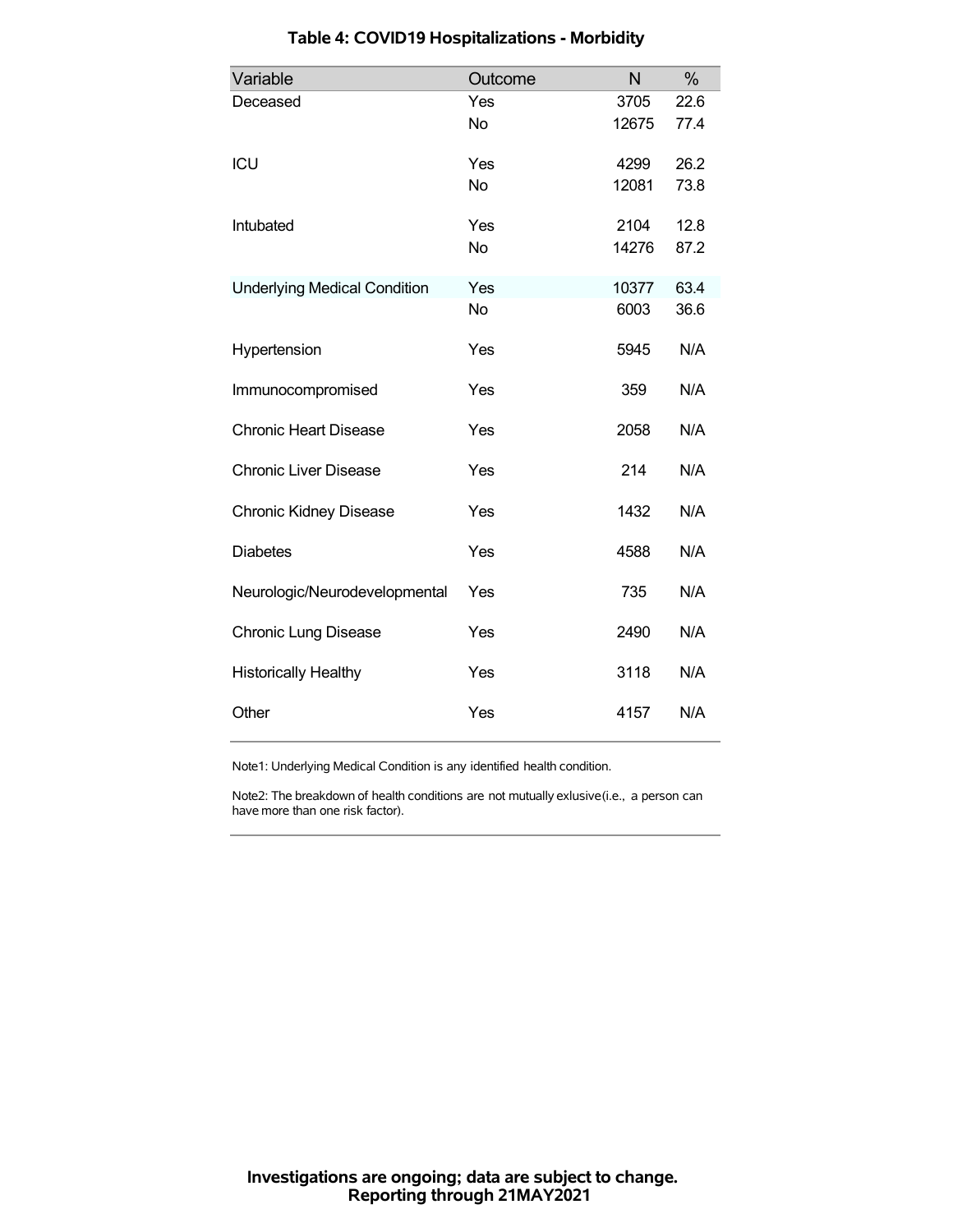| Variable         | Outcome                           | N    | %    | Population | Rate per<br>100,000 |
|------------------|-----------------------------------|------|------|------------|---------------------|
| Age Categories   | Aged 5 to 17                      | 4    | 0.1  | 406,595    |                     |
|                  | Aged 18 to 24                     | 7    | 0.2  | 216,762    |                     |
|                  | Aged 25 to 49                     | 304  | 6.9  | 803,732    | 37.82               |
|                  | Aged 50 to 64                     | 863  | 19.7 | 423,461    | 203.80              |
|                  | Aged 64+                          | 3205 | 73.1 | 318,459    | 1006.4              |
| <b>Birth Sex</b> | Female                            | 1644 | 37.5 | 1,160,285  | 141.69              |
|                  | Male                              | 2732 | 62.3 | 1,157,889  | 235.95              |
|                  | Unknown                           | 7    | 0.2  |            |                     |
| Race/Ethnicity   | Hispanic                          | 1212 | 27.7 | 763,053    | 158.84              |
|                  | White                             | 1973 | 45.0 | 1,006,929  | 195.94              |
|                  | <b>Black</b>                      | 516  | 11.8 | 262,671    | 196.44              |
|                  | Asian or Pacific Islander         | 604  | 13.8 | 270,209    | 223.53              |
|                  | American Indian, Eskimo, or Aleut | 10   | 0.2  | 15,311     |                     |
|                  | Other                             | 46   | 1.0  |            | $\blacksquare$      |
|                  | Unknown                           | 22   | 0.5  |            |                     |

### **Table 5: COVID19 Deaths - General Characteristics**

Note1: Breakdown of Race is exlusivelynon-Hispanic.

Note2: The population data source is the Nevada State Demographer 2019 ASRHOEstimates and Projections Summary 2000-2038, 2020 projection, vintage 2019.

Note3: Rates for categories with fewer than 12 cases are suppressed due to high relative standard error.